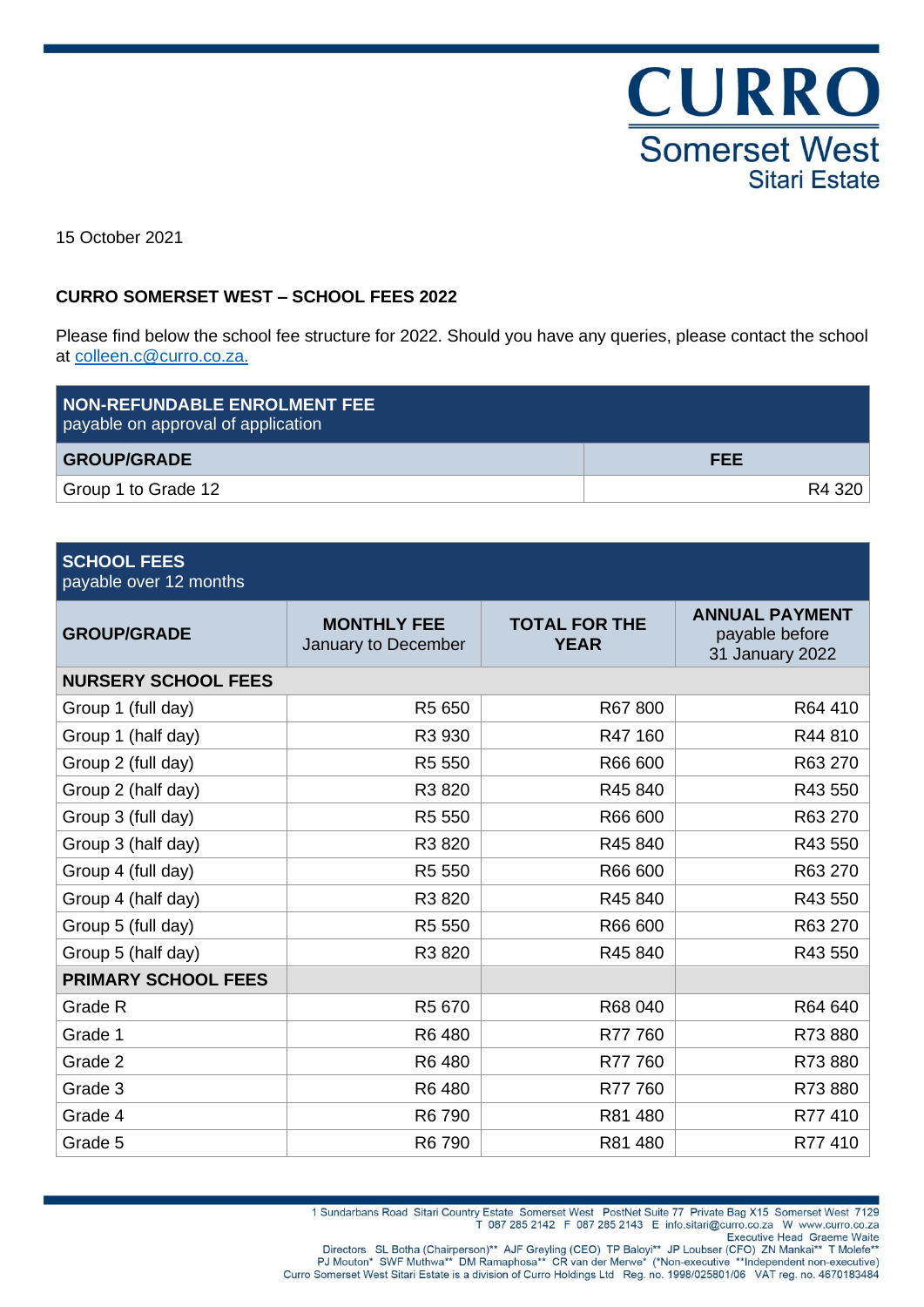# **CURRO**

#### **SCHOOL FEES** payable over 12 months

| <b>GROUP/GRADE</b>      | <b>MONTHLY FEE</b><br>January to December | <b>TOTAL FOR THE</b><br><b>YEAR</b> | <b>ANNUAL PAYMENT</b><br>payable before<br>31 January 2022 |
|-------------------------|-------------------------------------------|-------------------------------------|------------------------------------------------------------|
| Grade 6                 | R6 790                                    | R81 480                             | R77410                                                     |
| Grade 7                 | R81 480<br>R6 790                         |                                     | R77410                                                     |
| <b>HIGH SCHOOL FEES</b> |                                           |                                     |                                                            |
| Grade 8                 | R7420                                     | R89 040                             | R84 590                                                    |
| Grade 9                 | R7420                                     | R89 040                             | R84 590                                                    |
| Grade 10                | R8 530                                    | R102 360                            | R97 250                                                    |
| Grade 11                | R8 530                                    | R102 360                            | R97 250                                                    |
| Grade 12                | R8 530                                    | R102 360                            | R97 250                                                    |

| <b>OTHER FEES</b><br>payable over 12 months                                                                                                                                                        |                                              |                                     |
|----------------------------------------------------------------------------------------------------------------------------------------------------------------------------------------------------|----------------------------------------------|-------------------------------------|
| <b>SERVICE</b>                                                                                                                                                                                     | <b>MONTHLY FEE</b><br>January to<br>December | <b>TOTAL FOR</b><br><b>THE YEAR</b> |
| Aftercare (full day) $-$ Grades R to 7                                                                                                                                                             | R <sub>1</sub> 270                           | R <sub>15</sub> 240                 |
| Aftercare primary school day visitor – Grades R to 7                                                                                                                                               | R <sub>110</sub>                             | R1 320                              |
| Castle half day with meal option                                                                                                                                                                   | R230                                         | R <sub>2</sub> 760                  |
| Sitari shuttle (one way)                                                                                                                                                                           | R270                                         | R3 240                              |
| Sitari shuttle (return)                                                                                                                                                                            | R430                                         | R5 160                              |
| Music $(1 \times 30 \text{ minutes})$ – per week                                                                                                                                                   | R510                                         | R6 120                              |
| Music $(2 \times 30 \text{ minutes})$ – per week                                                                                                                                                   | R845                                         | R <sub>10</sub> 140                 |
| Music (30-minute group classes) – per week                                                                                                                                                         | R385                                         | R4 620                              |
| Wider subject choice offering<br>Grades 8 to 12: Cost per subject<br>Costs are only applicable if taken as an additional 8th, 9th or 10th<br>subject<br>(See more information under general below) | R800                                         | R9 600                              |
| Grade 12 IEB<br>Subject package fees per learner (billed over 10 months)                                                                                                                           | R800                                         | R8 000                              |

## **PAYMENT METHODS 2022**

| Method 1                                                                           | Annual payment in advance, due by 31 January 2022.                                                                              |  |  |
|------------------------------------------------------------------------------------|---------------------------------------------------------------------------------------------------------------------------------|--|--|
| Method 2                                                                           | Debit-order payments, which can be scheduled monthly in advance x 12 months on or about<br>the 2nd, 16th or 26th of each month. |  |  |
| YOUR FAMILY CODE IS REQUIRED AS THE REFERENCE FOR ALL PAYMENTS.                    |                                                                                                                                 |  |  |
| Please note that cash is not accepted as a form of payment for fees at the school. |                                                                                                                                 |  |  |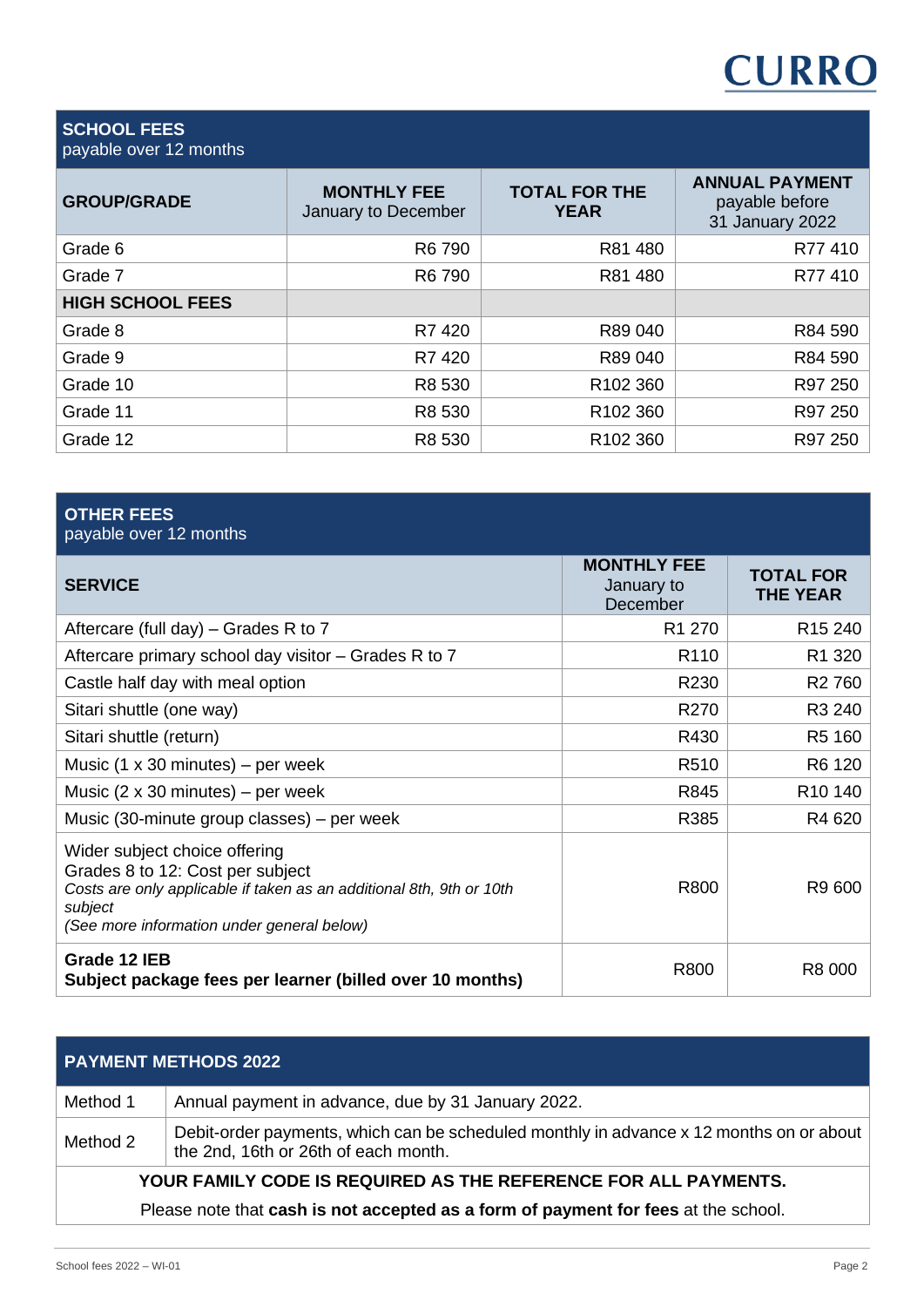

#### **DEBIT-ORDER COMPLETION**

If you are not yet paying by debit order, we request that you do so as soon as possible since this substantially reduces the administrative burden to identify deposits into our bank account and allocate to the correct learner accounts. We rely on predictable monthly cash flows to manage our affairs.

Please complete a debit-order form and deliver it, by hand, to the school's bursar before 3 December 2021. The form is available from the school and on the Curro website at www.curro.co.za.

| <b>BANK DETAILS</b>    |                          |  |
|------------------------|--------------------------|--|
| <b>Name of account</b> | Curro Sitari school fees |  |
| <b>Bank</b>            | <b>Standard Bank</b>     |  |
| <b>Account number</b>  | 270 102 604              |  |
| <b>Branch code</b>     | 051001                   |  |
| <b>Reference</b>       | Family code              |  |

#### **GENERAL**

#### **1. School fees**

School fees for 2022 include the following:

- All learning materials up to Grade 3, excluding the additional NumberSense books
- Robotics
- Normal school extramural activities

School fees for 2022 exclude the following:

- The e-learning device (tablet) and any insurance, maintenance, or other costs relating to the device itself
- Workbooks
- Stationery pack
- All textbooks and learning materials (including the cost of e-books) for Grade 4 to Grade 12
- School uniforms
- Entrance fees, travel costs, accommodation and food for school excursions and sports trips, unless otherwise advised by the school
- School photos
- Therapists' or psychologists' fees

#### **2. Aftercare**

Aftercare fees for 2022 include the following:

- One meal per day
- **Supervision**
- Homework support